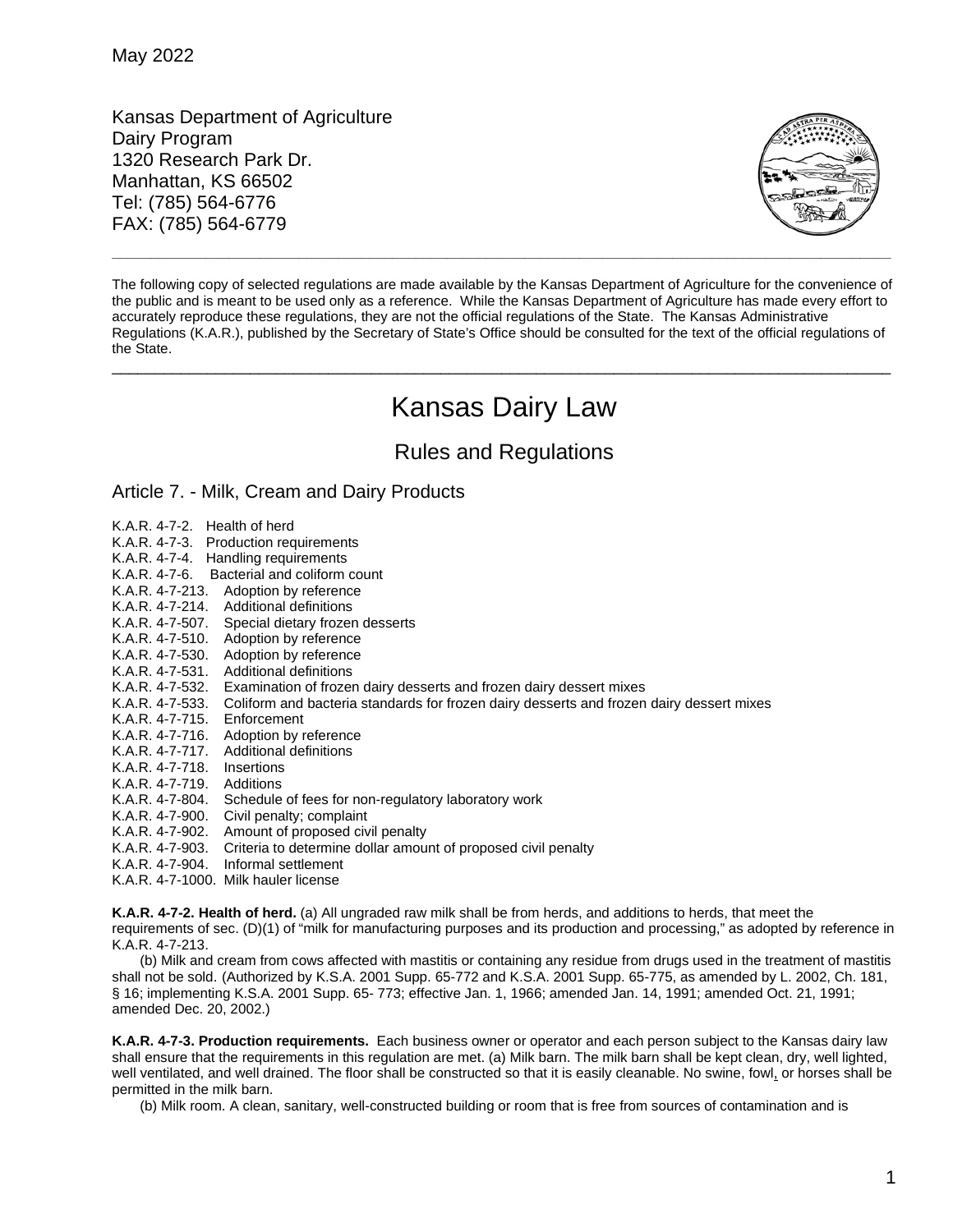properly equipped to wash, sanitize, and store bottles and equipment shall be provided. The building or room shall be constructed in a manner preventing the entrance of dust, dirt, flies, and other pests or contamination. The building or room shall be well lighted and well ventilated.

(c) Utensils. All utensils used in handling milk or cream shall be easily cleanable, free of rust, and in good repair. These utensils shall be made from smooth, nonabsorbent, noncorrodible, nontoxic material. All milk pails shall be of the seamless, hooded type.

(d) Toilet. A sanitary toilet conveniently located and properly constructed shall be provided. The toilet shall be operated and maintained so that all waste is inaccessible to flies and does not pollute the surface soil or contaminate any water supply.

(e) Water supply. The water supply shall be easily accessible, adequate, and compliant with all applicable sanitary and quality standards. (Authorized by K.S.A. 2001 Supp. 65-772; effective Jan. 1, 1966; amended Dec. 20, 2002.)

**K.A.R. 4-7-4. Handling requirements.** (a) Cooling. All milk shall be cooled to 45°F or less within one hour after milking and shall be maintained at these temperatures until delivery to the consumer.

(b) Containers. All containers shall be stored in a sanitary place and manner and protected from possible contamination. All bottles, cans, and other multiuse containers shall be thoroughly washed and sanitized before each usage. (Authorized by K.S.A. 2001 Supp. 65-772 and 65-775, as amended by L. 2002, Ch. 181, § 16; implementing K.S.A. 2001 Supp. 65-773; effective Jan. 1, 1966; amended Jan. 14, 1991; amended Dec. 20, 2002.)

**K.A.R. 4-7-6. Bacterial and coliform count.** (a) Raw milk shall not have a bacterial plate count exceeding 100,000 per milliliter.

(b) Raw cream shall not have a bacterial plate count exceeding 200,000 per milliliter. (Authorized by K.S.A. 2001 Supp. 65-772; effective Jan. 1, 1966; amended Dec. 20, 2002.)

**K.A.R. 4-7-213. Adoption by reference.** The United States department of agriculture's recommended requirements titled "milk for manufacturing purposes and its production and processing," effective September 1, 2005, are hereby adopted by reference, except for the following:

(a) Subpart A;

(b) subpart B, section B2, paragraphs (a), (b), (c), (d), (e), (f), (h), (i), (k), (m), (r), (s), (t), and (u);

(c) subpart D, section D9; and

(d) subpart F.

Copies of the pertinent portions of these requirements may be obtained from the Kansas department of agriculture. (Authorized by K.S.A. 2009 Supp. 65-772 and K.S.A. 65-775; implementing K.S.A. 65-773 and 65-775; effective, E-81-24, Aug. 27, 1981; effective May 1, 1981; amended May 1, 1986; amended, T-87-21, Aug. 21, 1986; amended May 1, 1987; amended Jan. 14, 1991; amended Feb. 27, 1998; amended Feb. 11, 2000; amended Dec. 20, 2002; amended Sept. 1, 2006; amended July 9, 2010.)

**K.A.R. 4-7-214. Additional definitions.** Whenever the following terms are used in the United States department of agriculture's recommended requirements regarding "milk for manufacturing purposes and its production and processing," adopted by reference in K.A.R. 4-7-213, the terms shall have the meanings assigned in this regulation: (a) All references to "the act" or "act" shall mean K.S.A. 65-771 et seq., and amendments thereto.

(b) All references to "Brucellosis test" shall mean any and all requirements of the Kansas department of animal health pertaining to brucellosis.

(c) All references to any "form" shall mean a form supplied by the Kansas secretary of agriculture.

(d) All references made to an "inspector" shall mean the individual who inspects for compliance with the Kansas dairy law.

(e) All references to "official methods" shall mean the "official methods of analysis of AOAC international," adopted by reference in K.A.R. 4-7-716.

(f) All references to "regulatory agency" shall mean the Kansas department of agriculture.

(g) All references to "standard methods" shall mean the edition of "standard methods for the examination of dairy products," adopted by reference in K.A.R. 4-7-716.

(h) All references to equipment, whenever "3-A sanitary standards," "3-A standards," "3-A suggested methods," and "3-A accepted practices" are used, shall mean that the equipment referred to in that context is 3-A sanitary standards-approved before use in producing manufacturing-grade milk. (Authorized by K.S.A. 2001 Supp. 65- 772 and K.S.A. 2001 Supp. 65-775, as amended by L. 2002, Ch. 181, § 16; implementing K.S.A. 2001 Supp. 65-773, K.S.A. 2001 Supp. 65-775, as amended by L. 2002, Ch. 181, § 16, and K.S.A. 2001 Supp. 74-568; effective, E-81-24, Aug. 27, 1981; effective May 1, 1981; amended Jan. 14, 1991; amended Feb. 11, 2000; amended Dec. 20, 2002.)

**K.A.R. 4-7-507. Special dietary frozen desserts.** (a) The term "special dietary frozen desserts" shall mean frozen dairy desserts for special dietary purposes that are made in semblance of ice cream or ice milk and that contain sweetening ingredients other than nutritive carbohydrate sweeteners.

(b) Special dietary frozen desserts shall be labeled to meet the requirements of the Kansas food, drug, and cosmetic act, code of federal regulations, title 21. (Authorized by and implementing K.S.A. 2001 Supp. 65-772; effective Jan. 1, 1966; amended May 1, 1984; amended Dec. 20, 2002.)

**K.A.R. 4-7-510. Adoption by reference.** Except for 21 C.F.R. 135.160, pertaining to water ices, 21 C.F.R. part 135, revised on April 1, 2005, titled "frozen desserts," is hereby adopted by reference. Copies of these federal regulations, or pertinent portions of the regulations, may be obtained from the Kansas department of agriculture. (Authorized by K.S.A. 2005 Supp. 65- 772 and K.S.A. 65-775; implementing K.S.A. 65-775; effective May 1, 1984; amended March 26, 1990; amended Oct. 21,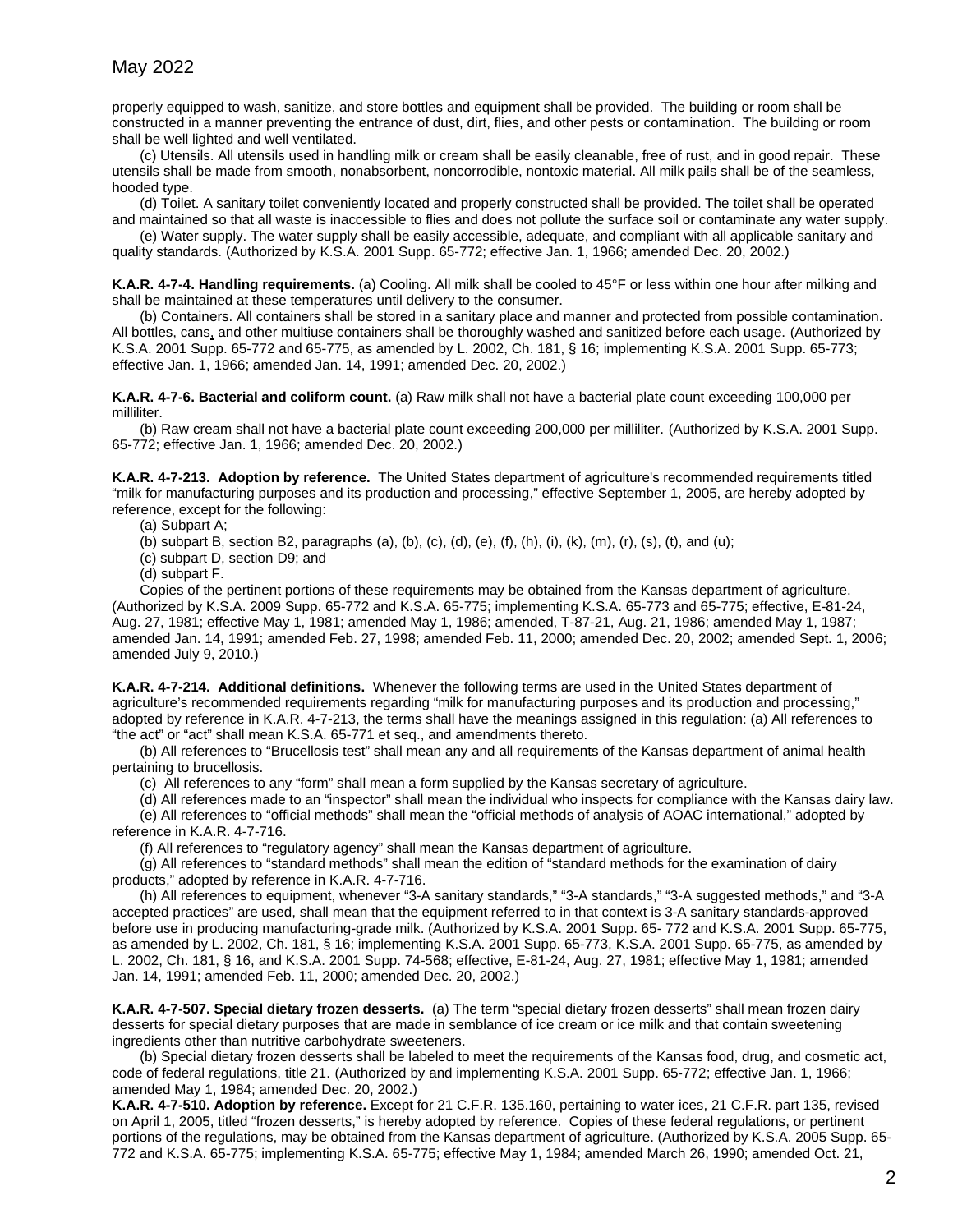1991; amended Dec. 20, 2002; amended Sept. 1, 2006.)

**K.A.R. 4-7-530. Adoption by reference.** (a) The following sections of 7 C.F.R. part 58, revised on January 1, 2006, are hereby adopted by reference:

(1) All of section 58.126;

(2) all of sections 58.132 through 58.138; and

(3) all of sections 58.605 through 58.654, except sections 58.646, 58.648, and 58.653.

(b) Copies of these federal regulations, or pertinent portions of the regulations, may be obtained from the Kansas department of agriculture. (Authorized by K.S.A. 2005 Supp. 65-772 and K.S.A. 65-775; implementing K.S.A. 65-775; effective Oct. 21, 1991; amended Dec. 20, 2002; amended Sept. 1, 2006.)

**K.A.R. 4-7-531. Additional definitions.** (a) Notwithstanding any language to the contrary, all references to any "standard of identity" in 7 C.F.R. 58.605, as adopted by reference in K.A.R. 4-7-530, shall mean the corresponding standard of identity established by K.A.R. 4-7-510.

(b) All references to "standard methods for the examination of dairy products" in the regulations adopted by reference in K.A.R. 4-7-530 shall mean the edition of the "standards for examination of dairy products" adopted by reference in K.A.R. 4-7- 716.

(c) All references to "official methods of analysis of the association of analytical chemists" in the regulations adopted by reference in K.A.R. 4-7-530 shall mean the edition of the "official methods of analysis of AOAC international" adopted by reference in K.A.R. 4-7-716. (Authorized by and implementing K.S.A. 2001 Supp. 65-772 and 65-775, as amended by L. 2002, Ch. 181, § 16; effective Oct. 21, 1991; amended Dec. 20, 2002.)

**K.A.R. 4-7-532. Examination of frozen dairy desserts and frozen dairy dessert mixes.** (a) A sample of any frozen dairy dessert or frozen dairy dessert mix may be taken by the Kansas secretary of agriculture as often as the secretary deems necessary to prevent the introduction of or to remove any adulterated, misbranded, or unclean frozen dairy desserts or frozen dairy dessert mixes from the marketplace.

(b) Samples shall be taken at least annually at each business or location owned or operated by any person required to obtain a license to operate a dairy manufacturing plant. (Authorized by K.S.A. 2001 Supp. 65-772 and 65-775, as amended by L. 2002, Ch. 181, § 16; implementing K.S.A. 2001 Supp. 65-773 and 65-775, as amended by L. 2002, Ch. 181, § 16; effective Oct. 21, 1991; amended Dec. 20, 2002.)

**K.A.R. 4-7-533. Coliform and bacteria standards for frozen dairy desserts and frozen dairy dessert mixes.** (a) A frozen dairy dessert product shall not contain more than 50,000 bacteria per gram as determined by the standard plate count and shall not contain more than 10 coliform organisms per gram in three out of the last five samples.

(b) A frozen dairy dessert mix shall not contain more than 20,000 bacteria per gram as determined by the standard plate count and shall not contain more than 10 coliform organisms per gram in three out of the last five samples. (Authorized by K.S.A. 2001 Supp. 65-772 and 65-775, as amended by L. 2002, Ch. 181, § 16; implementing K.S.A. 2001 Supp. 65-773 and 65-775, as amended by L. 2002, Ch. 181, § 16; effective Oct. 21, 1991; amended Dec. 20, 2002.)

**K.A.R. 4-7-715. Enforcement.** K.A.R. 4-7-715 through K.A.R. 4-7-722 shall be enforced by the Kansas secretary of agriculture in accordance with the corresponding provisions contained in the "grade 'A' pasteurized milk ordinance" adopted by reference in K.A.R. 4-7-716, a copy of which shall be on file in the office of the Kansas secretary of agriculture. . (Authorized by and implementing K.S.A. 2001 Supp. 65-772; effective July 1, 1970; amended May 1, 1980; amended May 1, 1983; amended Jan. 14, 1991; amended Dec. 20, 2002.)

**K.A.R. 4-7-716. Adoption by reference.** (a) The following documents are hereby adopted by reference:

(1) Except for sections 1 (JJ), 2, 9, 15, 16, 17, and 18, the "grade 'A' pasteurized milk ordinance," 2009 revision, including appendices, as published by the U.S. department of health and human services, public health service, and food and drug administration;

(2) the "methods of making sanitation ratings of milk shippers," including appendices, published by the U.S. department of health and human services, public health service, and food and drug administration, 2009 revision;

(3) the 2009 revision of the "procedures governing the cooperative state-public health service/food and drug administration program of the national conference on interstate milk shipments," including pages 49 through 68;

(4) the 17th edition of the "standard methods for the examination of dairy products," dated 2004 and published by the American public health association;

(5) the 17th edition of the "official methods of analysis of AOAC international," volumes I and II, revision 1, including appendices, dated 2002 and published by the association of official analytical chemists; and

(6) the 2007 revision of the "evaluation of milk laboratories," published by the U.S. department of health and human services, public health service, and food and drug administration.

(b) Copies of the pertinent portions of the material adopted by reference shall be available from the Kansas department of agriculture. (Authorized by K.S.A. 2009 Supp. 65-772 and K.S.A. 65-775; implementing K.S.A. 65-775; effective May 1, 1980; amended May 1, 1983; amended May 1, 1986; amended Dec. 26, 1988; amended Jan. 14, 1991; amended Oct. 21, 1991; amended July 1, 1992; amended Aug. 22, 1994; amended Dec. 20, 2002; amended Sept. 1, 2006; amended July 9, 2010.)

**K.A.R. 4-7-717. Additional definitions.** (a) All references to "this ordinance" in the "grade 'A' pasteurized milk ordinance" adopted by reference in K.A.R. 4-7-716 shall mean K.A.R. 4-7-716.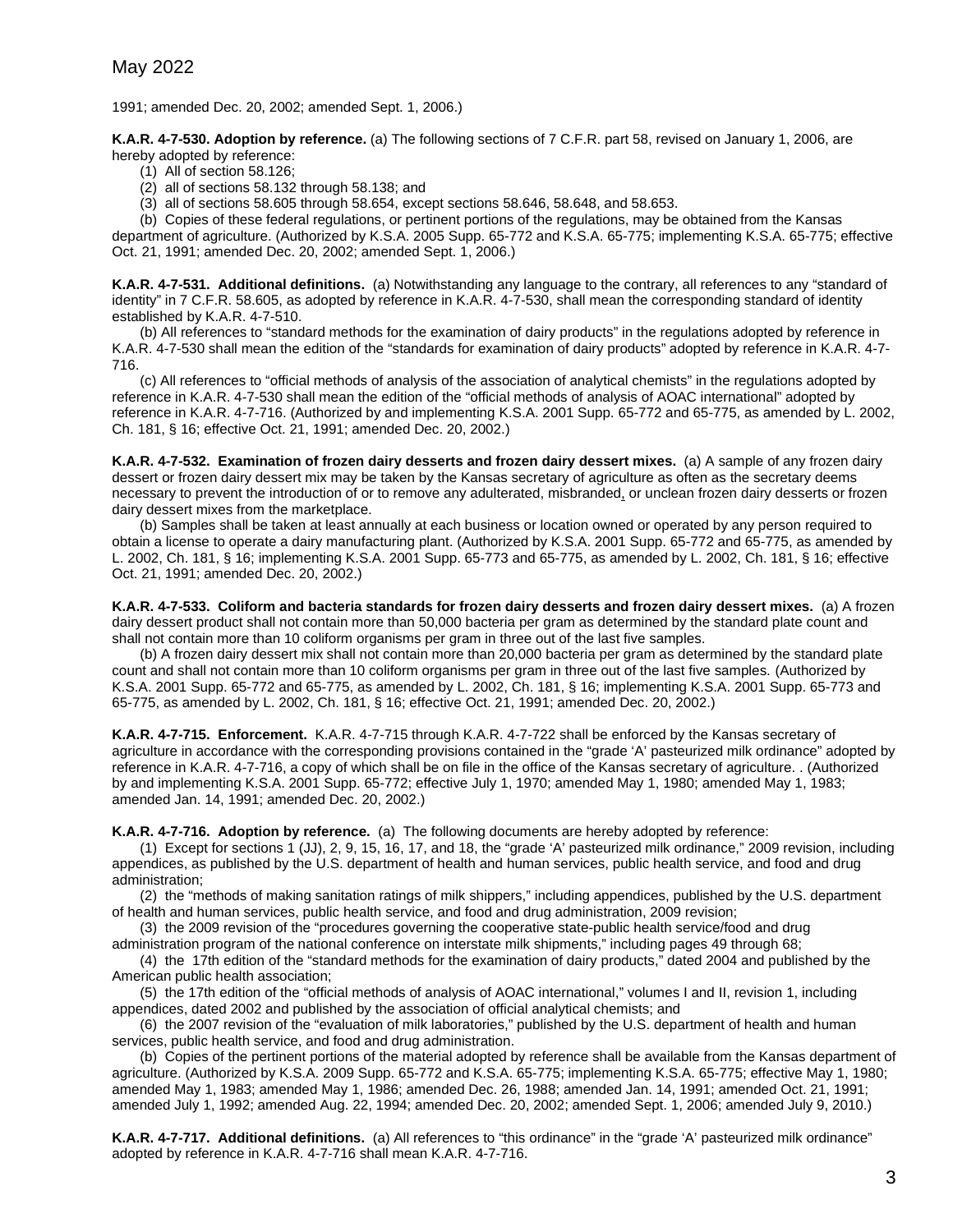(b) All references to "regulatory agency" in the "grade 'A' pasteurized milk ordinance" adopted by reference in K.A.R. 4-7- 716 shall mean the department.

(c) All references to "jurisdiction" in the "grade 'A' pasteurized milk ordinance" adopted by reference in K.A.R. 4-7-716 shall mean the state of Kansas.

(d) "Cottage cheese" means the product defined in 21 C.F.R. 133.128 as revised on April 1, 2005 and hereby adopted by reference. Grading of this product shall be optional.

(e) "Dry curd cottage cheese" means the product defined in 21 C.F.R. 133.129 as revised on April 1, 2005 and hereby adopted by reference. Grading of this product shall be optional.

(f) All references to the "standard methods for the examination of dairy products of the American public health association" in the "grade 'A' pasteurized milk ordinance" adopted by reference in K.A.R. 4-7-716 shall mean the publication adopted by reference in K.A.R. 4-7-716(a)(4).

(g) All references to the "official method of analysis of AOAC international" in the "grade 'A' pasteurized milk ordinance" adopted by reference in K.A.R. 4-7-716 shall mean the publication adopted by reference in K.A.R. 4-7-716(a)(5).

(h) Whenever reference is made in the "grade 'A' pasteurized milk ordinance," as adopted by reference in K.A.R. 4-7-716, to the requirements or responsibilities of a "vendor," the reference shall obligate the processor of milk. (Authorized by and implementing K.S.A. 2005 Supp. 65-772 and K.S.A. 65-775; effective May 1, 1980; amended Jan. 14, 1991; amended Oct. 21, 1991; amended Dec. 20, 2002; amended Sept. 1, 2006.)

**K.A.R. 4-7-718. Insertions.** Each reference to the proper legal jurisdiction in the "grade 'A' pasteurized milk ordinance" adopted by reference in K.A.R. 4-7-716 shall be completed by insertion of the word "Kansas" or the phrase "state of Kansas," whichever the context requires. (Authorized by and implementing K.S.A. 2001 Supp. 65-772 and 65-775, as amended by L. 2002, Ch. 181, § 16; effective May 1, 1980; amended Jan. 14, 1991; amended Dec. 20, 2002.)

**K.A.R. 4-7-719. Additions.** (a) In item 10p appearing in section 7 of the "grade 'A' pasteurized milk ordinance" adopted by reference in K.A.R. 4-7-716, the following language shall be inserted after the last sentence in the first paragraph: "However, cottage cheese, cheese dressings, or cheese ingredients may be transported by other methods which protect the product from contamination."

(b) In item 18p appearing in section 7 of the "grade 'A' pasteurized milk ordinance@ adopted by reference in K.A.R. 4-7- 716, the following language shall be inserted after the last sentence in the first paragraph: AHowever, cottage cheese, dry curd cottage cheese, and reduced-fat or low-fat cottage cheese may be transported in sealed containers in a protected sanitary manner from one plant to another for creaming or packaging." (Authorized by and implementing K.S.A. 2001 Supp. 65-772 and 65-775, as amended by L. 2002, Ch. 181, § 16; effective May 1, 1980; amended Jan. 14, 1991; amended March 2, 1992; amended Aug. 22, 1994; amended Dec. 20, 2002.)

**K.A.R. 4-7-804. Schedule of fees for nonregulatory laboratory work.** (a) Each person who requests the Kansas department of agriculture laboratory to perform any of the following analyses shall pay the department \$15.00 for each analysis:

(1) An analysis to determine the presence of coliforms or E. coli in water used for dairy production or dairy processing;

(2) an analysis to determine the percentage of added water in raw milk;

(3) an analysis to determine the percentage of butterfat in raw milk, retail milk, or milk products; and

(4) an analysis to determine the amount of extraneous material in raw milk.

(b) Each person who requests any of the following analyses by the department shall pay the department \$30.00 for each analysis:

(1) An analysis to determine the total bacteria count in raw milk, pasteurized milk, or milk products, using the standard plate count method;

(2) an analysis to determine the total coliform plate count in pasteurized milk or milk products;

(3) an analysis to determine the total bacteria count in water used for dairy production or dairy processing; and

(4) an analysis to determine the total bacteria and coliform plate count in food-grade packaging materials used for dairy foods.

(c) Each person who requests any of the following analyses by the department shall pay the department \$50.00 for each analysis:

(1) An analysis to determine the presence of beta-lactam antibiotic drug residues in raw milk, pasteurized milk, or milk products;

(2) an analysis to determine the percentage of protein in raw milk;

(3) an analysis to determine the manual count of somatic cells in raw milk; and

(4) an analysis to determine the presence of tetracycline antibiotic drug residue or sulfonamide antibiotic drug residue in raw milk.

(d) Each person who requests any of the following analyses by the department shall pay the department \$80.00 for each analysis:

(1) An analysis to determine the electronic count of somatic cells in raw milk;

(2) an analysis to determine the proportion of alkaline phosphatase in pasteurized milk; and

(3) an analysis to determine the quantification of aflatoxin in raw milk.

(e) Each person who requests the department to perform an analysis to determine the quantification of vitamins A and D3 in pasteurized milk shall pay the department \$130.00 for each analysis.

(f) The performance of any analysis for nonregulatory purposes may be refused by the secretary. (Authorized by and implementing K.S.A. 65-777; effective Dec. 20, 2002; amended May 20, 2022.)